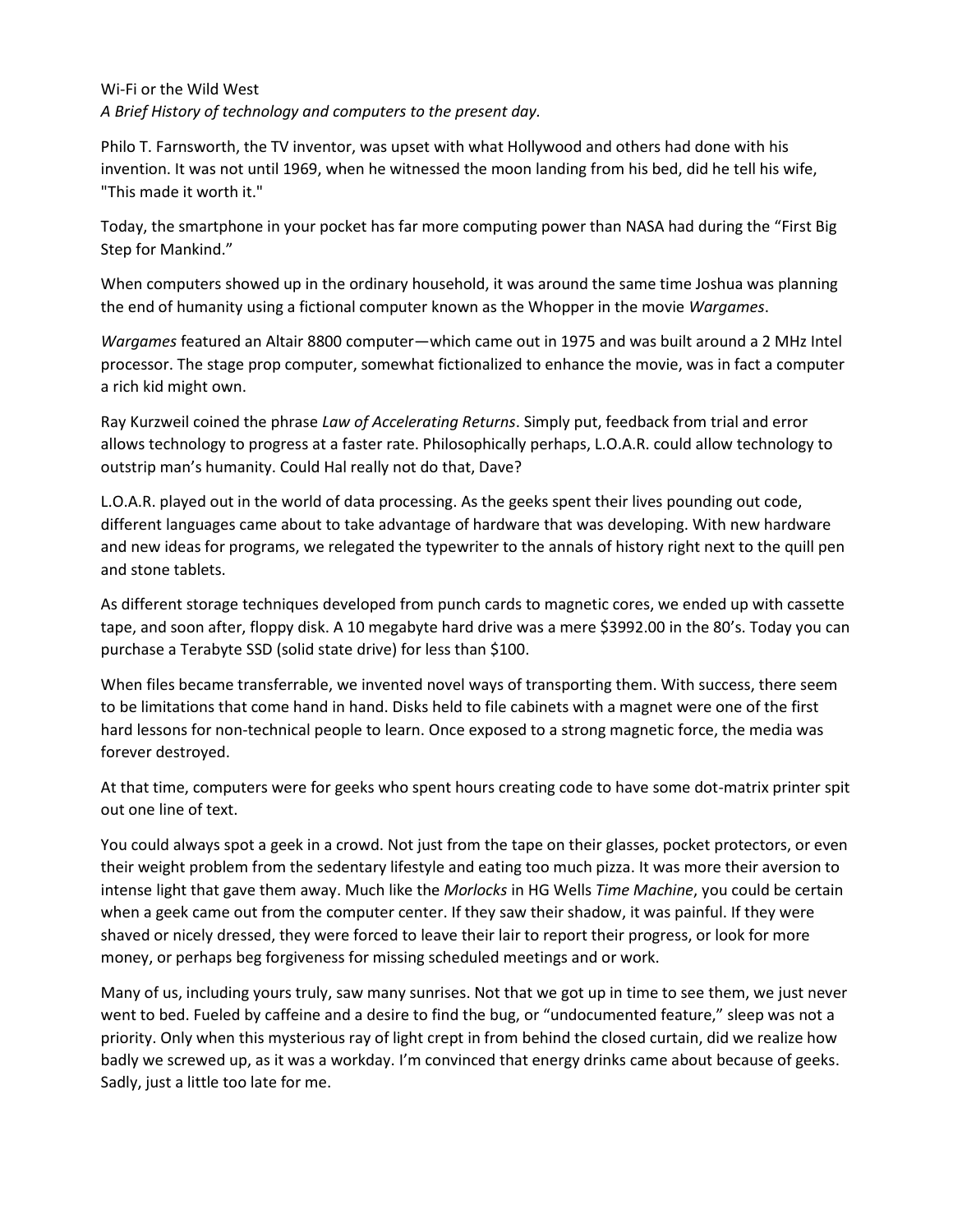Computers stayed in the world of PC wizards, nerds, and geeks until Bill Gates discovered the graphical user interface on a massive computer Xerox created. That thing was colossal. It had a rudimentary form of email and a mouse and even a kind of browser.

When the GUI was married to the PC, we saw significant transformations in business—technology that was usable by someone other than a night-dwelling creature of bits and bytes, and Greg Shorthand and the \$100 letter went into the dustbin of history. To be fair, the Dictaphone was also part of this transitory process.

Before computers, the average cost of one business letter was \$100.00. From dictation to transcription, edits and retyping business letters was expensive. The purchasing power of \$100 in the mid-'70's would be about \$500 in 2020.

When the computer ended up on the executive's desk, the world changed. With the advent of the GUI, someone at Microsoft came up with an intuitive interface. Once you learned one application, you could navigate most of them.

Before the GUI, we had DOS (disk operating systems) based programs like Lotus and WordPerfect. These and many others took a backseat to Microsoft Office. The next leap was email. Wedding PC servers to mainframe computers via gateways allowed anyone in the company to send a note or rant to anyone else in the same company. More times than I can count, people in lower positions would accidentally send a message to everyone, instead of their intended audience.

While we were all amazed at what we could do with our PC's, businesses needed to tie them together. That's how a way to "wire" the entire office together with servers and cables came to be. About this time, someone created the Michael Angelo Virus.

Pre-Internet, some ne'er-do-well created a boot sector virus that activated on March 6, 1992, and rendered the hard drive of any computer affected unusable. As machines failed to boot in a campus of around 500 computers networked together by token-ring, we realized we were under attack.

Up until then nobody had dreamed of malevolence without some payback, and we'd never seen a virus before. We learned, and another cottage industry was born—McAfee antivirus software. Much like Apple products started in a garage, McAfee created many software programs in the wee hours of a home office.

When the Internet first appeared, it was a text-based, dial-in service. Those geeks among us still remember and long for Gopher, FTP, and VI. No, really, we don't.

Much like the PC, the Internet became graphically based. Companies like CompuServe, AOL, Prodigy, and EarthLink were a few—hence the www or World Wide Web.

Today, you have at your fingertips access to more information than you could ever want to know, equal amounts of misinformation, and a whole new world of threats, which we'll deal with next.

Computer technology ages quickly. Someone comes up with a better mousetrap before the current mousetrap hits the market.

Industrial espionage is a real thing and one of my specialties, including figuring out if it happened, how it happened, and how to stop it.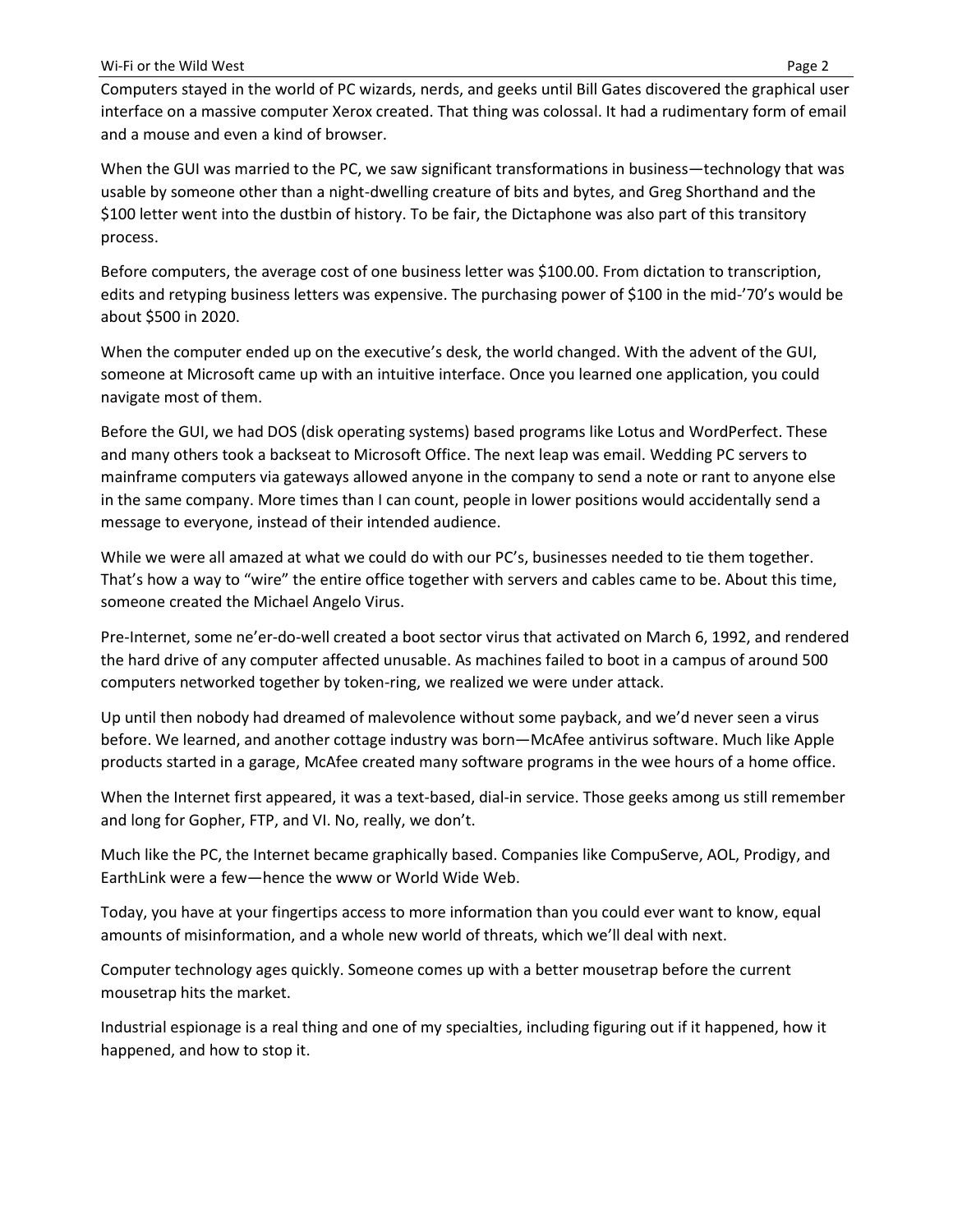#### *Q. Wi-Fi or Wired?*

Wi-Fi works on basically two bands or groups of frequencies. When I say frequencies, I mean they're literally like radio transceivers. Sending streams of 1's and 0's, your device talks to a device known as a router which connects your device to the internet. The first Wi-Fi router worked at 2.4 GHz.

## *Q. Why 2.4 GHz?*

With the advent of the microwave oven, the FCC quickly realized that 2.1 GHz was the new Wild West. They, in fact, could not do anything with it as early devices leaked RF radiation and worked at 2.1 GHz. You might remember signs on doors warning customers that there were microwave ovens in use. Pacemakers (medical defibrillators) malfunctioned if they were too close to strong RF.

Noise from microwaves also made this band unpredictable. Baby monitors, some phones, and other noncritical devices were put into this same band. To cover the manufacturer's butt, those devices had a label that read, *This device must accept any interference received, including interference that may cause an undesired operation.*

Early Wi-Fi routers were plopped right in the middle of the DMZ. Years later, the 5 GHz version showed up with its own unique advantages and disadvantages.

Within the 2.4 GHz band, 11 channels have been assigned, 20 MHz wide each.

If your devices are on a different channel than your neighbors' devices, even though they might seem to conflict with your own, they generally won't speak at the same time.

If your devices are on the same channel as your neighbors' devices, they will try to yell over the one interfering, slowing your—and probably their—internet experience down.

The first band, 2.4 GHz, will go through walls and floors with much less loss than 5 GHz. But why should you care?

Most internet packages today are gigabyte service. If you average less than 30 megabytes and are paying for gigabytes, it doesn't take a genius to see that you paid for a Ferrari and got a three-cylinder smart car.

Go to a site called FAST.com and check your speed. Walk room to room and see what you have. Netflix powers Fast.com. Buffering streaming services is one place speed matters.

#### *Q: Why not use 5 GHz?*

There are tradeoffs. 5 GHz does not share the same frequency as your microwave and many other devices, which is a plus. That band also has 24 non-overlapping channels at 20 MHz each, unlike the 11 overlapping 2.4 GHz channels.

#### *Q: What is the downside to 5 GHz?*

That band suffers in range. The frequency is attenuated by just about anything. If you sit between your laptop and the router, your body will attenuate the signal. Walls, floors, and so on inject loss or degradation of the signal both to and from the router and your device.

Outside the scope of this article, there is a technology called meshing where you use extenders and/or multiple routers to gain good signals throughout a large house or campus. A significant part of this plan is you can cover a large area with 5 G. The downside is more cost and more complexity.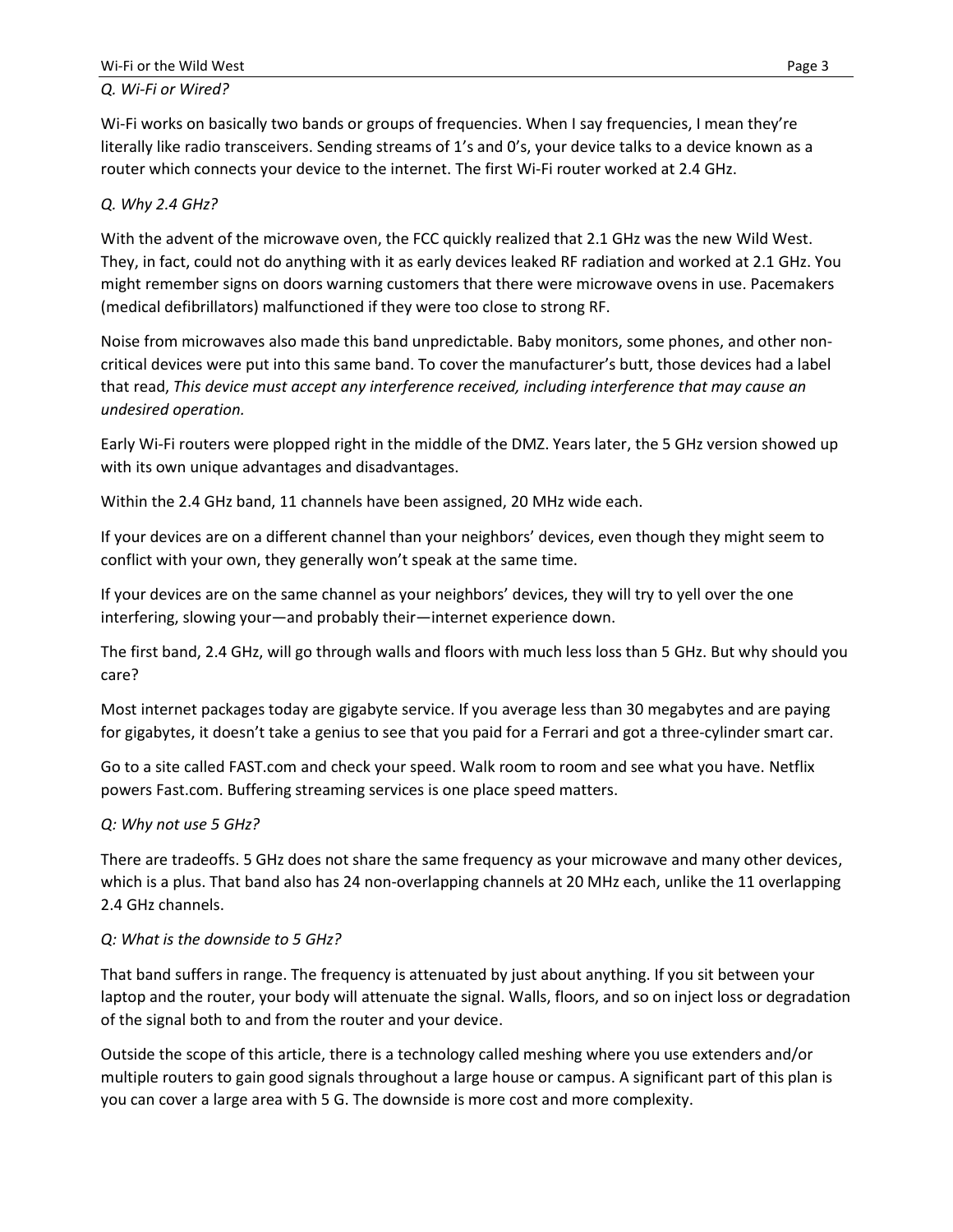One of the many complaints of W-Fi is adequate coverage in one part of the house and inadequate coverage in others. With that in mind, when you purchase your internet plan, consider having the installer put the router in the center of your home.

## *Q: What devices should use wireless and why?*

Devices like tablets or phones or portable computers. You sacrifice a lot of speed when you're not wired. You also risk security as your signal could be "heard" by evil folks. Whether they are psychopaths, pure evil, or just jerks, just know they exist. And they have anything but your best interests at heart.

Once you get your new router, change the username and password from the defaults. Make a note of those changes, even if you have to tape them to the modem/router itself.

As we mentioned earlier, if you have interference from your neighbors' router, one option is to purchase a paint that has a nickel component to it. Ideally, you find which room or rooms of your home are closest to the offending signal and paint those walls. If I lived near high voltage power lines, or close to a radio tower, I might consider that paint anyway. But again, that's outside the scope of this article.

The downsides to the paint are that it also interferes with other radio signals like your cell phone and it's an expensive extreme measure. If you're interested, there's a brand by M.G. Chemicals that is much like a primer.

## *Q. Why does my internet die?*

Assuming your internet only dies in your house and not the entire area, there are a few possible reasons.

Once you unplug it for 15 seconds and then plug it back in and your download continues, you stop thinking about it until the next time. Then your real problem never gets fixed.

Inside your router, no matter if it's an expensive router or an economy model from the cable company, there's a CPU, memory, and an operating system. And it needs to breathe. I know too many people who think routers are ugly and tuck them behind something out of the way. If they are hot, the odds are excellent that some of your problems are overheating.

The issue could also be poor location. Put them somewhere centrally located and even add a little height, perhaps on a bookshelf. Slightly off topic, but germane to the conversation, keep them away from where a human might spend a lot of time. Routers emit RF (radio frequency). There is no point in sitting too close to a constant source of electromagnetic radiation.

# *Q. What if you have several people all trying to use the Internet at the same time?*

If the load on your router is significant, and you have that economy model, you might very well be overwhelming it. For example, you're working from home, using the Internet as your phone, and Voice is a priority while you're on a conference call. Your spouse is trying to download a new original Netflix series. And your kids—who are supposed to be homeschooling in their bedrooms—are sending tentacles out to dozens of servers to grab gigabytes of video game updates so they can get in on the game schedule set up by their friends.

Your conference call stutters and stops, Netflix continually buffers, and your kids are out of luck. And no one's happy.

If your router is of a high enough quality, you can set something called QoS or quality of service. Because several types of packets traverse the Internet, you can prioritize certain types of traffic inside your network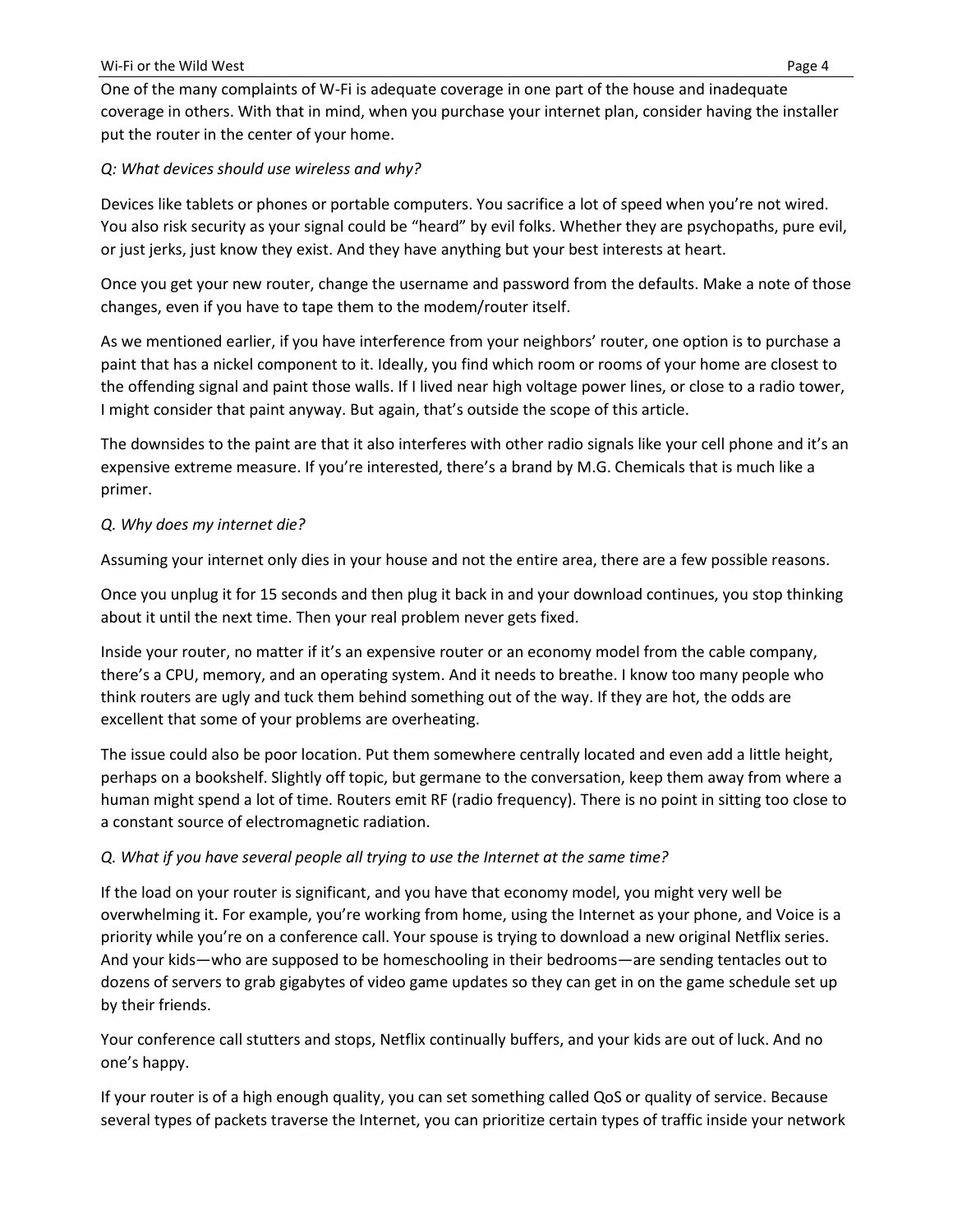and set things like video game stuff to the bottom of the list. FYI, game updates are huge bandwidth hogs and should be run during off hours.

If your router has a USB port on its back, you can put a hard drive on it. This option will allow you to have shared files with your family in one central location.

Research choosing a router carefully. Once you think you understand which one you want in your price range, look for customer reviews. Look at sites like Amazon for verified purchases. Dismiss the one-offs and look for averages.

Your router also performs as a firewall. You can tell it what traffic to allow and what to deny.

Lastly, if possible, use your computer hooked to a wire. Most routers have what is known as a switch. There is a WAN port and a few Ethernet ports. Once the switch learns the wired device's mac address, it will send all traffic meant for that device to that device.

Gigabyte Ethernet and Internet are commonplace. Your computer will work much better tethered to a wire than over radio waves colliding into walls, microwave radiation, baby monitors, wireless phones, and the like.

Also note, fish tanks are a common source of router Wi-Fi issues. The heater element uses a crude thermostat where the switch is much like points on your old pre-1980 Buick. When the temperature gets cool enough, the contact mates with the other causing a spark to jump between them. This spark is an RF noise source that crosses much of the radio wave spectrum. Use an AM Radio, tune off a station and listen for static. A fish tank heater will make a definite loud burp that interferes with digital signals.

#### *Q. What about public hot spots?*

From the coffee shop to McDonald's, you can find free Internet. Why is this type of Internet more like the Wild West than your home or office?

Do you remember March 6, 1992? Yes, that 48 hours of no sleep will live in infamy. At least for us geeks.

Back to the virus. There are people out there who are loathsome creatures who need help. Some, like the creator of that first virus I spoke about, are probably evil geniuses. Others are looking for ways to exploit you.

In a free hotspot area, there are three ways they can mess with you. First, they will set up a fake hot spot on their laptop. Once you connect to them—and heaven forbid, try to do online banking—they have your username and password.

Second, some devices are sold as legitimate Wi-Fi cards that plug into a USB. Programs exist which allow this device to go into something known as "monitor mode." With the right tools, the bad guys can capture all the traffic in the area and then later see what information they got.

Thirdly there is something known as ARP spoofing. The evil geniuses are smart enough to figure this crap out and would rather sell your information on the dark web than get a real job.

Please don't use the public Internet for anything that requires any of your passwords. If you go to a website, make sure it says it's HTTPS, which means it's encrypted. Yes, those bad people can still download what you're doing, but it shows up as garbage to them.

I hope you found some useful information that helps you stay safe and gives you some ideas for taking advantage of Wi-Fi in your home.